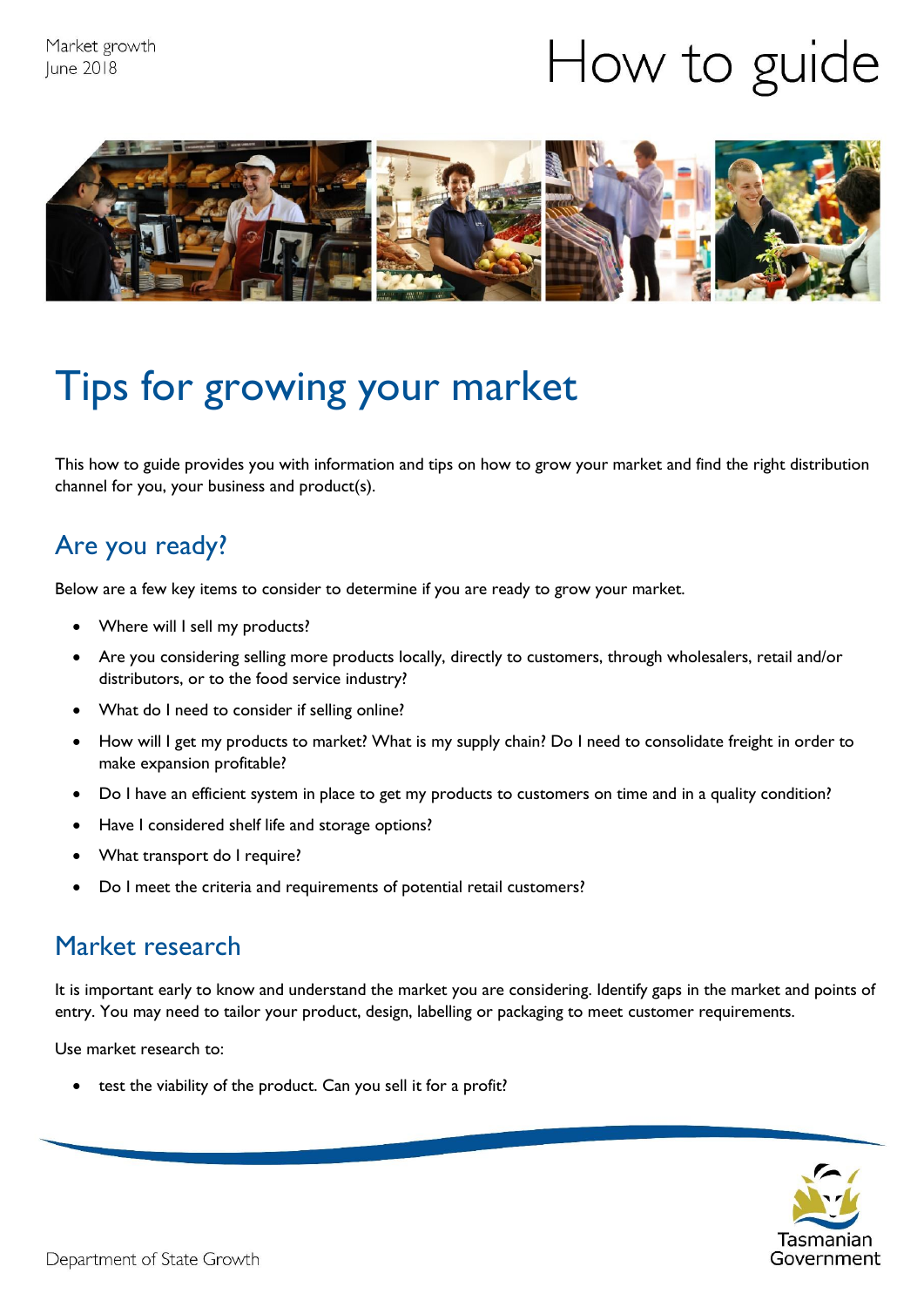- look at markets but don't make assumptions different states have varied requirements to entry and market conditions
- evaluate before entering a new market, test the market and get feedback from potential customers
- provide evidence to prospective financiers that there is a gap in the market
- inform yourself. Knowledge is power but tread warily, be wise, use your intuition and industry knowledge to make informed decisions

Be smart about how you use market research. In order to get the most out of it, you should:

- determine the market size and how much of it you can target. This applies equally to local interstate and global markets
- budget carefully
- use existing research. Chances are someone may have already done the hard work and you could find this by searching online reports, magazines or industry reviews. You may need to also consider purchasing research information from a reliable source.
- use social media and find out what customers are making comments on. Search YouTube, blogs etc.
- check out Google trends or Google consumer surveys

#### How will you sell your product?

There are a number of ways to sell your product and they may change as you increase volumes and or change your product or the number of lines you produce. Ensure you understand the implications for the business carefully when considering selling/distribution options. Each method will affect your profitability differently. You may well use all four listed below.

- Sell directly to your customers
- Sell to retailers
- Sell to a distributor
- Sell to the foodservice industry

#### Direct Sales

The general public are becoming increasingly interested in where their food comes from. Recognising the opportunity, some food producers are focusing on direct sales to their customers. Examples of direct sales include selling at farmers markets, directly to restaurants and stores and through internet sales.

Direct sales to your customers generally provides a good return for the product and is a sales method that you should pursue if the product is feasible to distribute lucratively and you have the time and resources to manage the promotion and sale of your products.

Direct sales can be a preference for boutique sellers that rely on low volume high price products.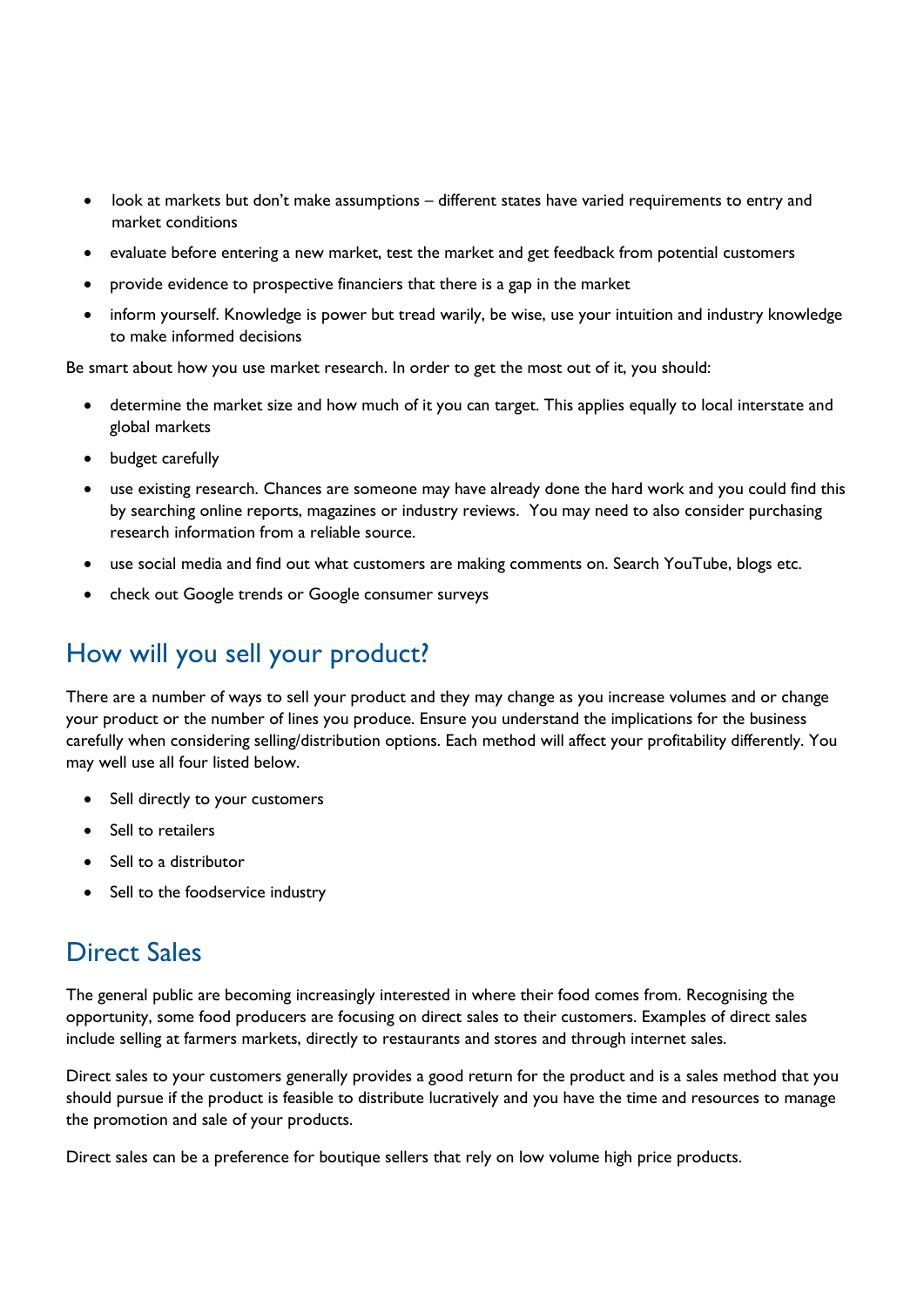There are a few critical issues to consider with direct sales these include:

- 1) Equipment (cold storage, vehicle, farmers market stall equipment)
- 2) Promotion (website, social media, flyers)
- 3) Payment gateway (ecommerce, electronic payment system)
- 4) Relationship management (client management system to capture detailed client information)
- 5) Food safety and labelling requirements see http://www.dhhs.tas.gov.au/publichealth/food safety for more information
- 6) Delivery options which can be as simple as delivering yourself, using post or a courier.

#### Retail Sales

Selling to retail stores provides an avenue to a broader market. It generally requires more volume and therefore another pricing strategy. Retail stores require a margin for profitability and to hold stock and they rely on you having the supply to meet demand.

Retail sales can be the stepping stone for you to reach a new level and appoint a distributor. Your retail sales performance will provide you with a track record and sales history to present to a potential distributor.

Be aware that retail sales are time consuming for you and the retailer. Owner operator stores may favour a distributor of many items they purchase simply to reduce the time it takes to order, invoice and pay for multiple purchases.

#### **Distributors**

A distributor buys products and then on sells to local retailers or consumers. In some cases, the distributor may sell to other wholesalers who then sell to local retailers or end users. Distributors may carry complementary and competing products. Distributors are paid fees by adding a margin to products. Distributors add value by dealing directly with your customers, work with you to build your markets, address the freight logistics and invoicing requirements, may undertake promotion activities with retailers.

There are a number of factors to consider when appointing a distributor. If working well you should be reaching multiple retail outlets or customers, and be building your market presence and volumes.

Factors to consider:

- How much profit can be made per item?
- Do you have the capacity to scale up production to meet additional demand?
- How does your product compare with others?
- Is there a gap in the marketplace or an edge to enable sales of your product?
- Will the product fit within the distributor's normal marketing program or will it require additional marketing dollars?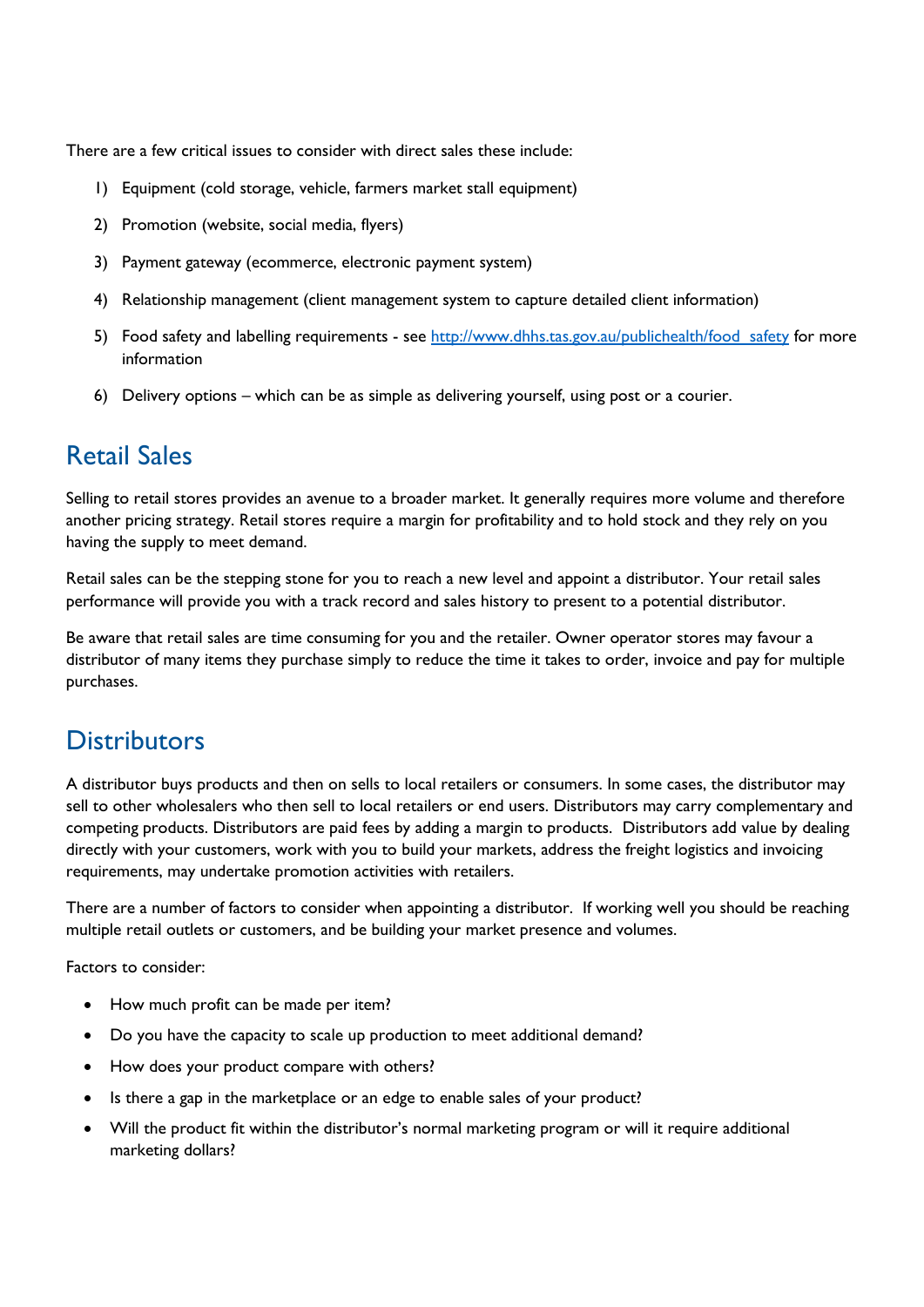- Will you contribute to support the marketing of your product or do you expect the distributor to do this on your behalf?
- What are the inventory levels to support sales cycles?
- What are the costs of freight and delivery and how do they work?
- Can the distributor sell multiple products for you?

The benefits of appointing a distributor are as follows:

- You may be able to immediately open up into a wider marketplace using the scale and reach of the distributor
- You may be able sell more and potentially generate income more quickly
- Distributors may have good relationships with resellers and retailers
- You may be able to deal with less contacts and reduce administration costs
- You may benefit from their knowledge of how to market and promote your product
- You may be able to open up sales opportunities for other products
- Distributors may have the ability to take stock and warehouse some of it, freeing up space and assisting in smoothing out your production peaks and troughs.

#### Foodservice

The foodservice industry includes restaurants, aged care facilities, hotels, hospitals, prisons and other catering facilities. The foodservice trade has different requirements to retail, particularly when it comes to packaging and labelling. There are two options for selling to the industry: direct sales and through a distributor.

- 1) If considering direct sales, below are some steps to take into account.
	- Visit the foodservice operations and talk to the owner/manager about including your product on the menu. Ask questions about quantity, packaging, delivery times. Ensure that you have your sales pitch and point of difference established prior to the initial meeting. Perhaps even take a product sell sheet and samples with you to the first meeting.
	- If the business is interested then discuss a potential contract and what they need from you.
	- Ensure that you manage your relationship with a regular feedback loop.
- 2) If considering a distributor then you may want to conduct market research, ensure product fit and determine if you meet the distributor requirements prior to making an appointment and presenting your product. Food safety is paramount to foodservice distributors. See [http://www.dhhs.tas.gov.au/publichealth/food\\_safety](http://www.dhhs.tas.gov.au/publichealth/food_safety) for more information.

For more detail on the legal, operational and business issues in the retail and wholesale trade industry, please see these Australian Government fact sheets [https://www.business.gov.au/info/plan-and-start/develop-your-business](https://www.business.gov.au/info/plan-and-start/develop-your-business-plans/industry-research/retail-and-wholesale-trade-industry-fact-sheets)[plans/industry-research/retail-and-wholesale-trade-industry-fact-sheets](https://www.business.gov.au/info/plan-and-start/develop-your-business-plans/industry-research/retail-and-wholesale-trade-industry-fact-sheets)